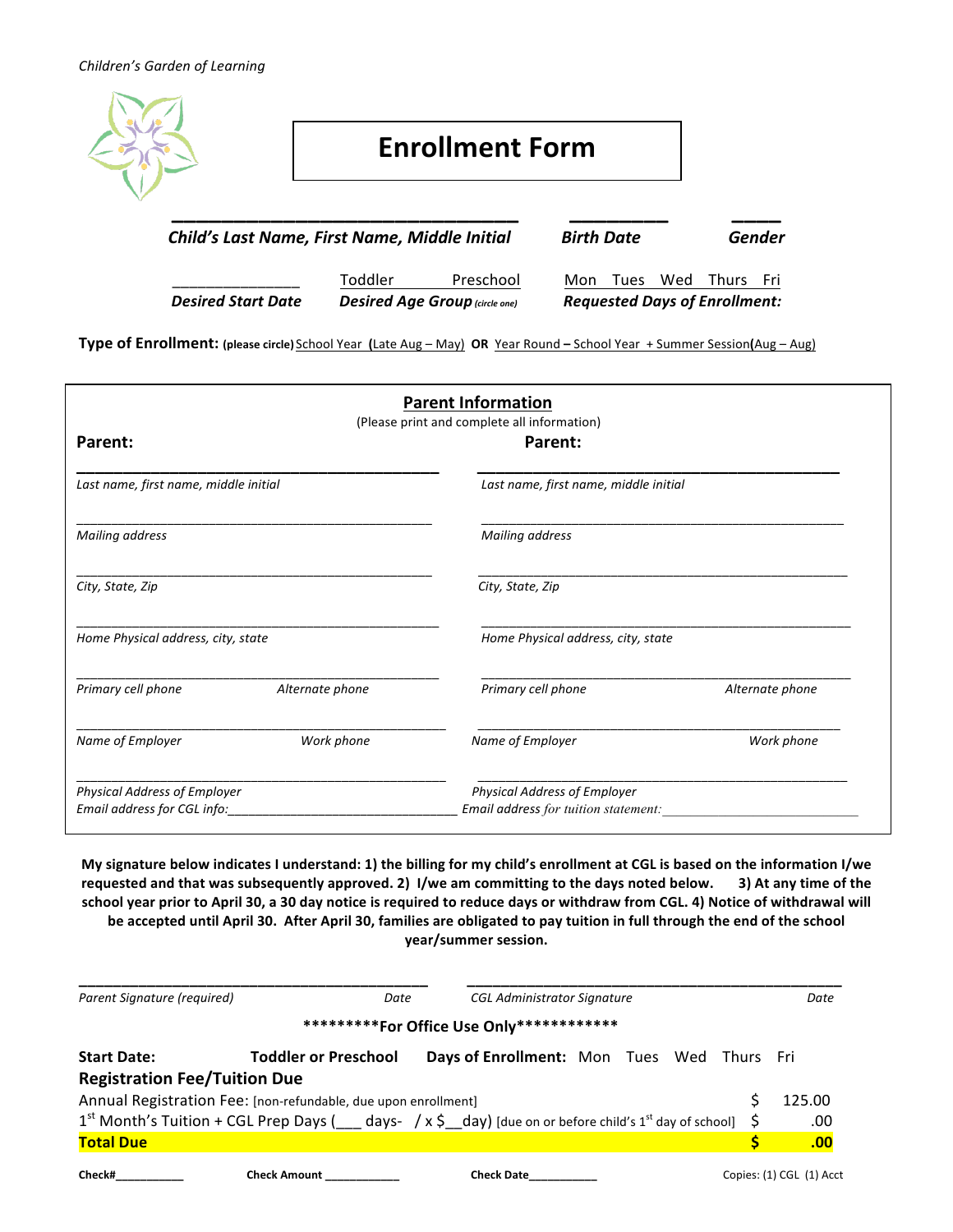| Children's Garden of Learning                                                                                                 |                                      |  |
|-------------------------------------------------------------------------------------------------------------------------------|--------------------------------------|--|
|                                                                                                                               | <b>Child History and Information</b> |  |
|                                                                                                                               |                                      |  |
| Tell us about you and your child:                                                                                             |                                      |  |
|                                                                                                                               |                                      |  |
| How old was your child when he/she:<br>> Began crawling ___________________ Began walking ___________________ Started talking |                                      |  |
| Does your child have any physical conditions or limitations we should be aware of?                                            |                                      |  |
| Has your child ever had a serious illness or hospitalizations?                                                                |                                      |  |
| Please indicate any allergies your child has:                                                                                 |                                      |  |
| Tell us about your child's eating habits:                                                                                     |                                      |  |
| Tell us about your child's toileting:                                                                                         |                                      |  |
| Tell us about your child's sleeping habits:                                                                                   |                                      |  |
| If you have returned to work, how old was your child when you returned to work? ______________________________                |                                      |  |
| Does your child have previous child care experience? If yes, please explain:                                                  |                                      |  |
| Please describe what your hopes are for your child during his/her time at Children's Garden of Learning:                      |                                      |  |
| In your own words, please describe where you see your child developmentally (physically, emotionally and<br>cognitively).     |                                      |  |

\_\_\_\_\_\_\_\_\_\_\_\_\_\_\_\_\_\_\_\_\_\_\_\_\_\_\_\_\_\_\_\_\_\_\_\_\_\_\_\_\_\_\_\_\_\_\_\_\_\_\_\_\_\_\_\_\_\_\_\_\_\_\_\_\_\_\_\_\_\_\_\_\_\_\_\_\_\_\_\_\_\_\_\_\_\_\_\_\_\_\_\_

\_\_\_\_\_\_\_\_\_\_\_\_\_\_\_\_\_\_\_\_\_\_\_\_\_\_\_\_\_\_\_\_\_\_\_\_\_\_\_\_\_\_\_\_\_\_\_\_\_\_\_\_\_\_\_\_\_\_\_\_\_\_\_\_\_\_\_\_\_\_\_\_\_\_\_\_\_\_\_\_\_\_\_\_\_\_\_\_\_\_\_\_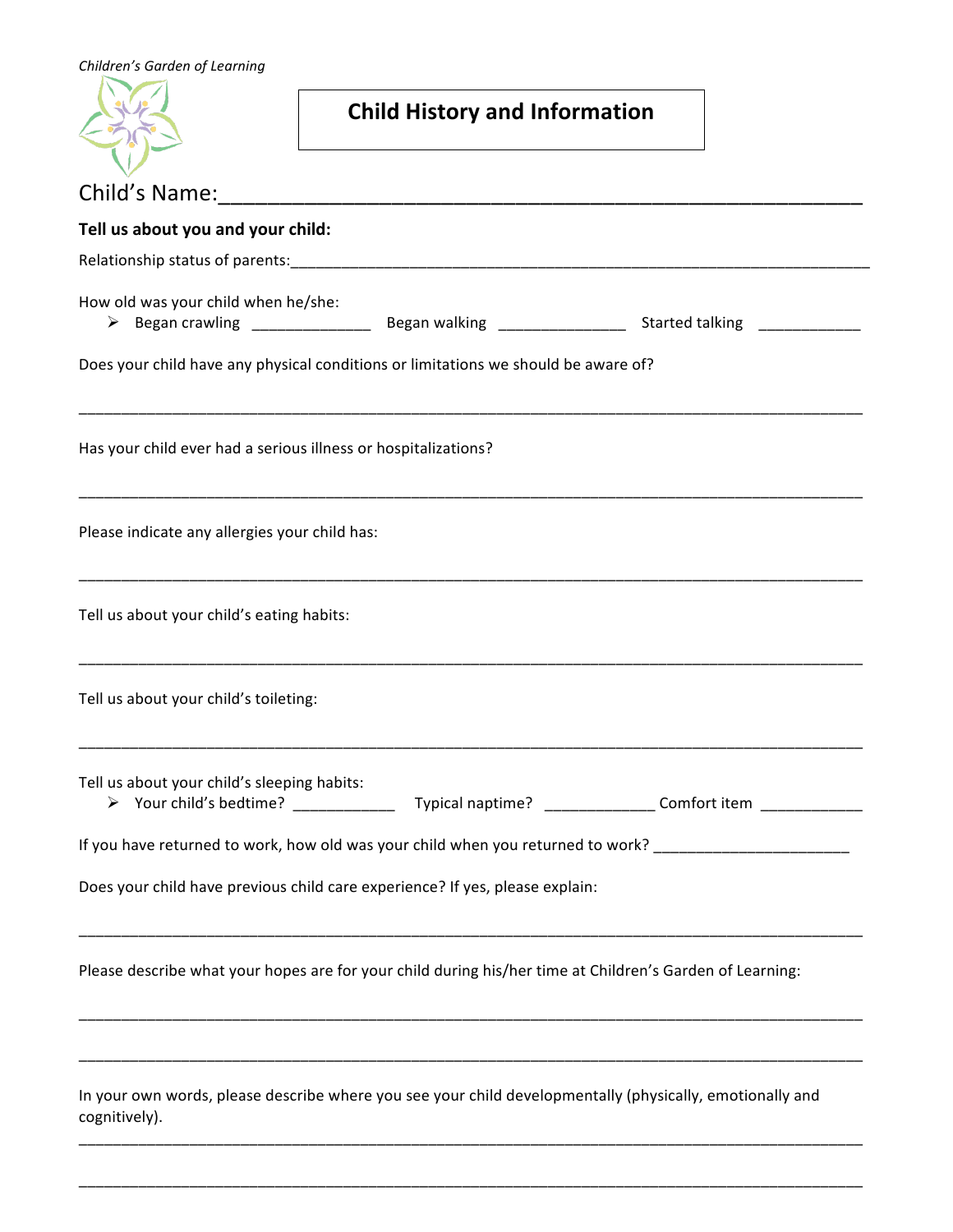

# **Emergency Contact, Medical Consent & Pick-Up Authorization**

| Please print clearly and complete all information: |                                                                                                                                                                                    |                                                                                                                                                                                                                                                                                                                                             |  |  |
|----------------------------------------------------|------------------------------------------------------------------------------------------------------------------------------------------------------------------------------------|---------------------------------------------------------------------------------------------------------------------------------------------------------------------------------------------------------------------------------------------------------------------------------------------------------------------------------------------|--|--|
|                                                    |                                                                                                                                                                                    |                                                                                                                                                                                                                                                                                                                                             |  |  |
|                                                    |                                                                                                                                                                                    |                                                                                                                                                                                                                                                                                                                                             |  |  |
|                                                    |                                                                                                                                                                                    |                                                                                                                                                                                                                                                                                                                                             |  |  |
| for my child as secured under this consent.        | Name of child                                                                                                                                                                      | I do hereby give my permission and/or consent to the personnel of the Children's Garden, Inc. to secure and<br>authorize such emergency aid/or medical care as my child might require while under the supervision of said<br>school personnel. I also agree to pay all costs and fees resulting from any emergency medical and/or treatment |  |  |
|                                                    |                                                                                                                                                                                    |                                                                                                                                                                                                                                                                                                                                             |  |  |
|                                                    | NOTE: Every effort will be made to notify the parents immediately in cases of emergency. The following<br>information is of most importance in tending to the needs of your child: |                                                                                                                                                                                                                                                                                                                                             |  |  |
|                                                    |                                                                                                                                                                                    |                                                                                                                                                                                                                                                                                                                                             |  |  |
|                                                    |                                                                                                                                                                                    |                                                                                                                                                                                                                                                                                                                                             |  |  |
|                                                    |                                                                                                                                                                                    |                                                                                                                                                                                                                                                                                                                                             |  |  |
|                                                    |                                                                                                                                                                                    |                                                                                                                                                                                                                                                                                                                                             |  |  |
|                                                    |                                                                                                                                                                                    | Primary Parent Phone: __________________Primary Parent Phone: ____________________Alternate Phone: _________________                                                                                                                                                                                                                        |  |  |
|                                                    | Other Emergency Contacts: (please PRINT clearly- a MINIMUM of two (2) contacts is required)                                                                                        |                                                                                                                                                                                                                                                                                                                                             |  |  |
|                                                    |                                                                                                                                                                                    | Phone(s): National Phone (s) and the set of the set of the set of the set of the set of the set of the set of the set of the set of the set of the set of the set of the set of the set of the set of the set of the set of th                                                                                                              |  |  |
|                                                    |                                                                                                                                                                                    |                                                                                                                                                                                                                                                                                                                                             |  |  |
|                                                    |                                                                                                                                                                                    |                                                                                                                                                                                                                                                                                                                                             |  |  |
|                                                    | Name of Persons Authorized to pick up your child: (please PRINT clearly)                                                                                                           |                                                                                                                                                                                                                                                                                                                                             |  |  |
|                                                    |                                                                                                                                                                                    |                                                                                                                                                                                                                                                                                                                                             |  |  |
|                                                    |                                                                                                                                                                                    |                                                                                                                                                                                                                                                                                                                                             |  |  |
|                                                    |                                                                                                                                                                                    |                                                                                                                                                                                                                                                                                                                                             |  |  |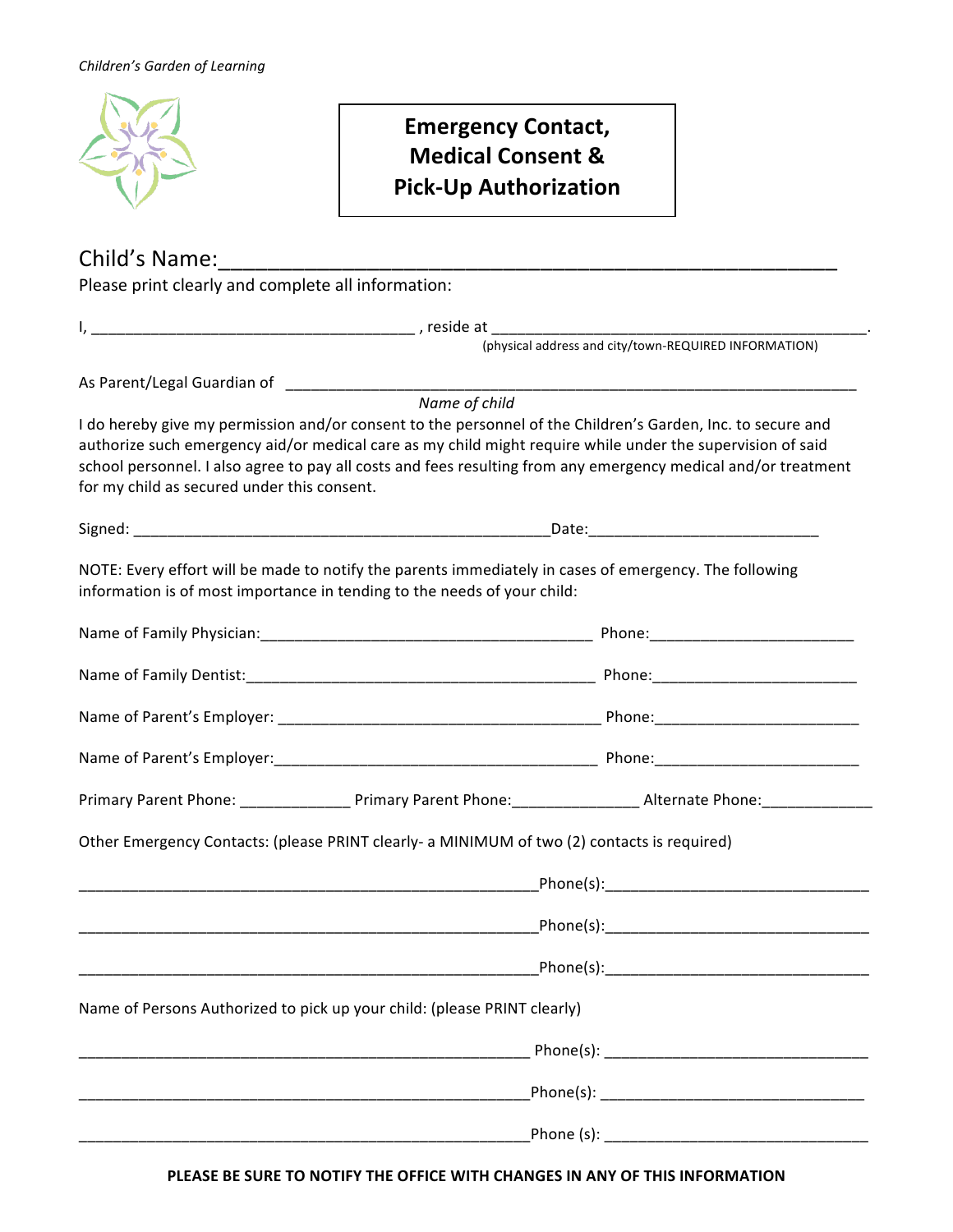

### **Medical Report** Due at CGL on/before child's first day

Per State Law, this completed form must be on file in *order for your child to attend school.*

Children who are enrolled in a child care program must submit a signed and dated statement of the child's current health status which indicated the child's abilities and/or limitations to participate in a regularly scheduled program of play in a group of young children. This report is to be *completed and signed by a licensed physician or a* licensed nurse practitioner who has seen the child in the last twelve months.

Please return this form to Children's Garden of Learning, 129 N. Frontage Rd. Vail, CO 81657. Fax: 970-476-2377

#### This report must be updated annually from the date of the child's last examination for the child's tenure at **Children's Garden of Learning.**

|                                                                                                                  |                 | _Gender:______________Birthdate:______________________ |             |  |
|------------------------------------------------------------------------------------------------------------------|-----------------|--------------------------------------------------------|-------------|--|
| <b>Mailing Address</b>                                                                                           | City            | State                                                  | Zip         |  |
| The Child (is_______) or (is not________) physically and emotionally able to participate in CGL daily child care |                 |                                                        |             |  |
| Please comment on any Surgery/Accidents/Illnesses/ Chronic Handicap Issues: ______________________________       |                 |                                                        |             |  |
|                                                                                                                  |                 |                                                        |             |  |
|                                                                                                                  |                 |                                                        |             |  |
|                                                                                                                  |                 |                                                        |             |  |
|                                                                                                                  |                 |                                                        |             |  |
|                                                                                                                  |                 |                                                        |             |  |
| Please attach all immunization records. If no new shots/immunizations have been given in the past twelve         |                 |                                                        |             |  |
| Past Illnesses: Please date the following that the child has had:                                                |                 |                                                        |             |  |
| Chicken Pox                                                                                                      | Rheumatic fever | Diabetes                                               | ______Mumps |  |
| Whooping Cough                                                                                                   | <b>RSV</b>      | Roseola                                                | Rubella     |  |
| _____Hay Fever                                                                                                   | Epilepsy        |                                                        |             |  |
|                                                                                                                  |                 |                                                        |             |  |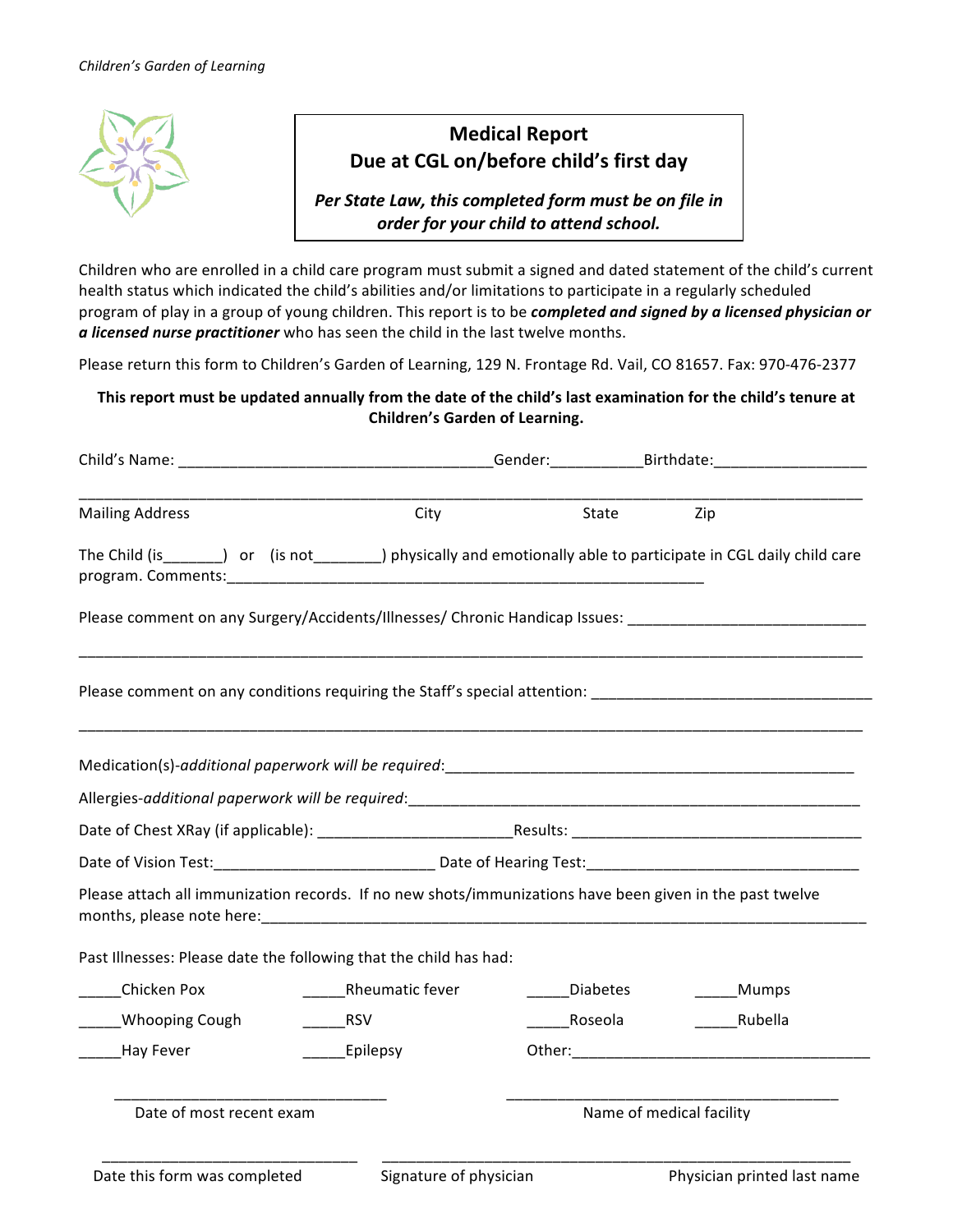

## Child's Name:

#### **FIELD TRIP PERMISSION**

I hereby grant permission for my child to leave the premises of Children's Garden under the direct supervision of CGL's staff for scheduled field trips. Mode of travel will be by foot or upon the Town of Vail bus. A written procedure and a permission form are developed for each excursion and a copy will be left at CGL. Children's emergency contacts and medical releases are carried along as well as a first aid kit and a cell phone for immediate assistance.

**Permission Forms** 

(Signatures Required)

I hereby grant permission for the Director or acting Director to take whatever means may be necessary to obtain emergency medical care if warranted. This will include:

\_\_\_\_\_\_\_\_\_\_\_\_\_\_\_\_\_\_\_\_\_\_\_\_\_\_\_\_\_\_\_\_\_\_\_\_\_\_\_\_\_\_\_\_\_\_\_\_\_\_\_\_\_\_\_\_\_\_\_\_\_\_\_\_\_\_\_\_\_\_\_\_\_\_\_\_\_\_\_\_\_\_\_\_\_

- 1. Attempt to contact the parent or persons listed on emergency contact sheet.
- 2. Call 911 for the quickest medical assistance.

*Parent/Guardian Signature Parent/Guardian Name (Please Print) Date*

#### **PHOTOGRAPHIC RELEASE**

I give Children's Garden of Learning my permission to photograph, record, and video tape my child, while he/she is attending Children's Garden of Learning. I also permit and consent to authorize publication of such materials of my child individually or as part of a group, with or without textual material, in any CGL related promotions including but not limited to newspaper, web site, Facebook, and brand marketing items.

\_\_\_\_\_\_\_\_\_\_\_\_\_\_\_\_\_\_\_\_\_\_\_\_\_\_\_\_\_\_\_\_\_\_\_\_\_\_\_\_\_\_\_\_\_\_\_\_\_\_\_\_\_\_\_\_\_\_\_\_\_\_\_\_\_\_\_\_\_\_\_\_\_\_\_\_\_\_\_\_\_\_\_\_\_ *Parent/Guardian Signature Parent/Guardian Name (Please Print) Date*

#### **SUNSCREEN RELEASE**

I authorize the staff of CGL to apply SPF 30 or greater sunscreen to my child as needed throughout the day. I also understand that it is my responsibility to apply sunscreen each day prior to arrival at Children's Garden of Learning.

\_\_\_\_\_\_\_\_\_\_\_\_\_\_\_\_\_\_\_\_\_\_\_\_\_\_\_\_\_\_\_\_\_\_\_\_\_\_\_\_\_\_\_\_\_\_\_\_\_\_\_\_\_\_\_\_\_\_\_\_\_\_\_\_\_\_\_\_\_\_\_\_\_\_\_\_\_\_\_\_\_\_\_\_\_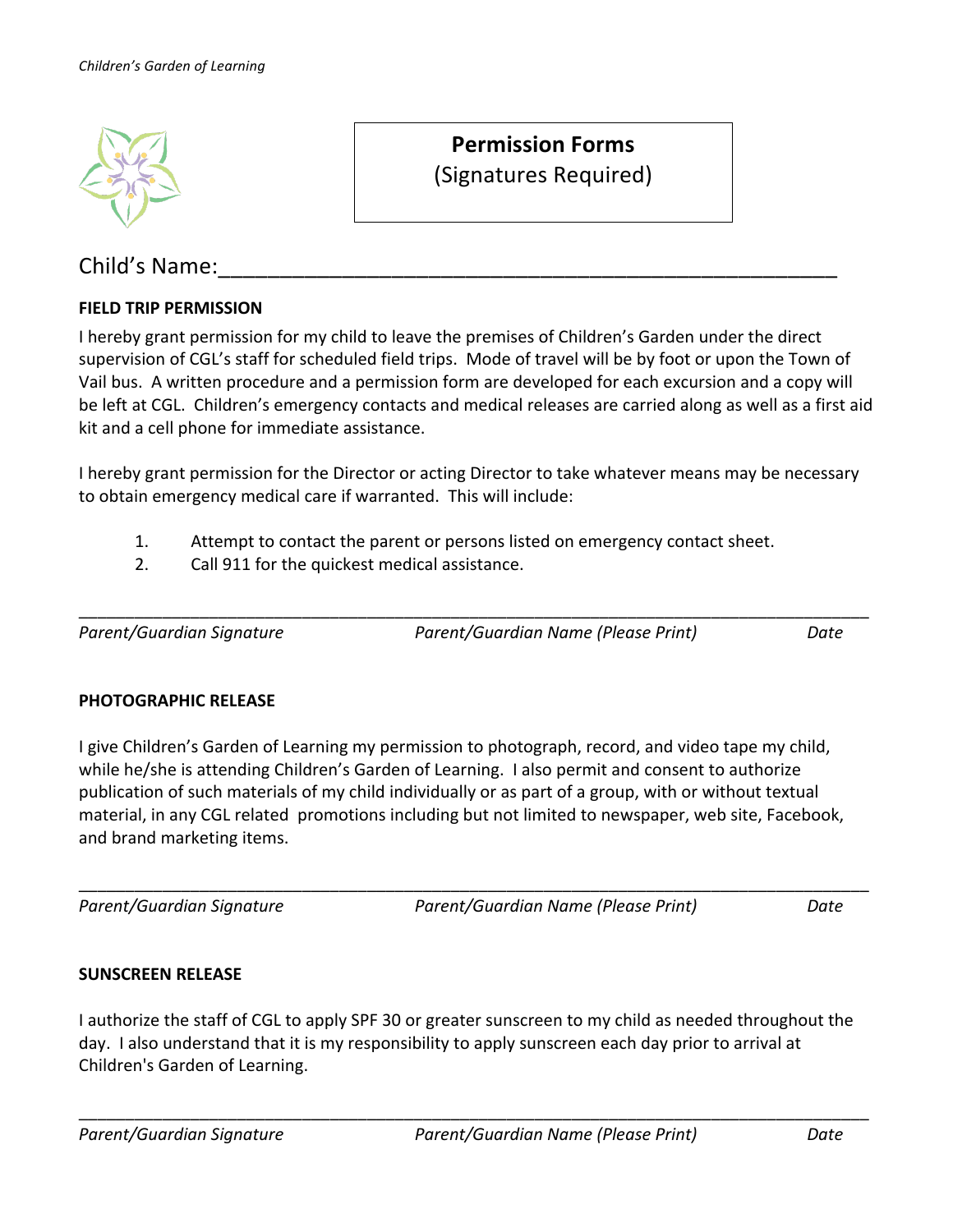

Dear Newly Enrolling Family,

Each of us is aware of many of the factors that set CGL apart from a typical "daycare" facility. Where else, for less than \$7/hour, could we get the quality of education and nurturing that our children enjoy every day they attend school?

CGL is a not-for-profit entity. Tuition covers payroll and a tightly constructed, "no frills" budget. At this time of enrollment, as you consider all the reasons you want your children to attend CGL, we ask you and all our families to consider an additional donation. An extra \$10, \$20 or \$25 per month (added to your monthly tuition statement) would go a long way in helping pay for inspirational teaching tools and innovative equipment that will benefit your children. Please consider this easy, tax deductible way to help the children of CGL by completing the form below and returning it to the office along with your enrollment papers.

Please feel free to contact us with questions, comments or suggestions. Our contact information is included in your Parent Handbook.

Sincerely,

The CGL Board of Directors

\*\*\*\*\*\*\*\*\*\*\*\*\*\*\*\*\*\*\*\*\*\*\*\*\*\*\*\*\*\*\*\*\*\*\*\*\*\*\*\*\*\*\*\*\*\*\*\*\*\*\*\*\*\*\*\*\*\*\*\*\*\*\*\*\*\*\*\*\*\*\*\*\*\*\*\*\*\*\*\*\*\*

 $\overline{a}$  $\vee$  Yes, I would like to have \$\_\_\_\_\_\_\_.00 added to my monthly tuition statement. My signature below authorizes Children's Garden of Learning to add this amount beginning with my first statement and ending with my final statement of this academic school year.

*Signature Name (Please Print) Date*

\_\_\_\_\_\_\_\_\_\_\_\_\_\_\_\_\_\_\_\_\_\_\_\_\_\_\_\_\_\_\_\_\_\_\_\_\_\_\_\_\_\_\_\_\_\_\_\_\_\_\_\_\_\_\_\_\_\_\_\_\_\_\_\_\_\_\_\_\_\_\_\_\_\_\_\_\_\_\_\_\_\_\_\_\_